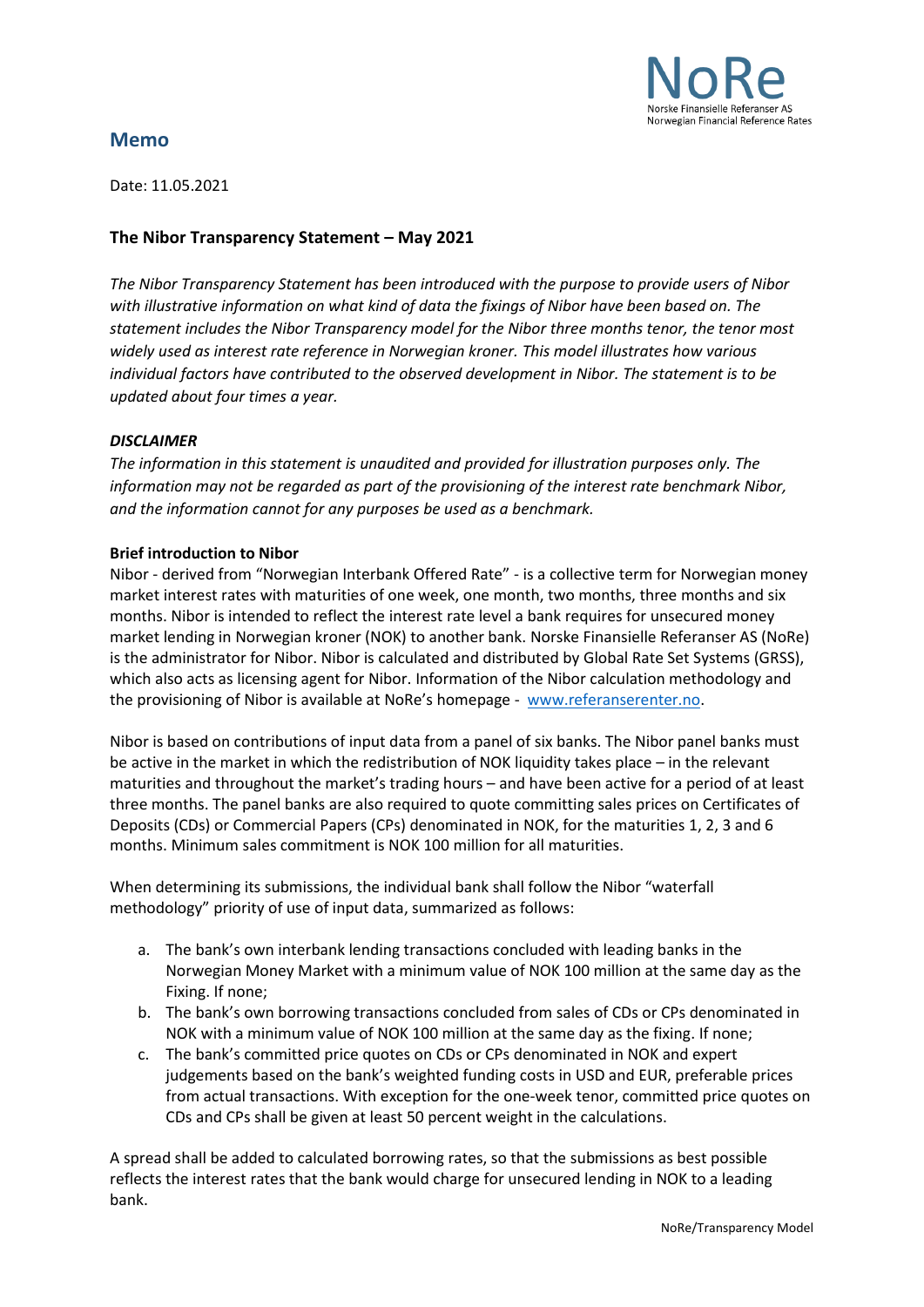

Nibor is fixed/calculated as trimmed averages of the interest rates submitted by the panel banks, where the lowest and the highest rates submitted are omitted.

For more information about Nibor please refer to the [Nibor Benchmark Statement](https://www.referanserenter.no/wp-content/uploads/2020/10/0-2-Nibor-Benchmark-Statement-V1.0.pdf) and the [Nibor](https://www.referanserenter.no/nibor-framework/)  [Framework](https://www.referanserenter.no/nibor-framework/) published on NoRe's website.

### **Background data for the banks' Nibor submissions**

As support for NoRe's control activity the Nibor Panel banks provide NoRe with background information on their submissions. The information required depend on which level in the waterfall methodology the submissions have been based on. For level a og b submissions information is to be provided about the relevant transactions, including whether or not interpolation or transactions with deviating maturity have been used. For level c submissions the banks provide information about CD/CP quotes, foreign funding interest rates, foreign exchange spot and term rates and the weights applied for each component in the calculations. For level b and c submissions the banks also provide information on the spreads used for transforming borrowing rates into offered/lending rates.

### **Nibor input data**

The Norwegian money market is characterised by liquidity, in terms of volume, being redistributed between the major market participants by using the currency swap market. This has been the situation all the time since the liberalisation of the credit markets in the early 1980s. The use of currency swaps reflects the characteristics of the small open Norwegian economy, with relatively large international engagements connected to trade in raw materials and shipping. In later years, after the Financial Crisis, the use of unsecured interbank market lending in Norwegian kroner has contracted even more, in line with the developments observed internationally.

The lack of unsecured NOK-denominated interbank market transactions implies that the submissions to Nibor with few exemptions are of type c. Table 1 below show statistics on the types of submissions received since the reporting of background data was introduced in April 2020.

| Period          | Number of     | Number of | <b>Number of submissions</b> |         |         |         |
|-----------------|---------------|-----------|------------------------------|---------|---------|---------|
|                 | business days | fixings   | Total                        | Level a | Level b | Level c |
| 01.04.-30.06.20 | 59            | 295       | 1770                         |         |         | 1770    |
| 01.07.-30.09.20 | 66            | 330       | 1980                         |         |         | 1980    |
| 01.10.-31.12.20 | 64            | 320       | 1920                         |         |         | 1919    |
| 01.01.-31.03.21 | 63            | 315       | 1890                         |         |         | 1889    |

#### **Table 1. Nibor submissions statistics. All tenors. 01.04.2020-31.03.2021**

### **The Nibor Transparency model**

Since Nibor, with few exemptions, are based on level c submissions, the different underlying input data received from the banks on their input data to level c submissions may be used to illustrate how separate factors have contributed in the calculation of Nibor. The Nibor Transparency model, described in this statement, calculates a Norwegian Krone Offered Rate based on averages of individual input data and averages of the weights used by the banks. This illustrative derived rate is called "D-NOR" in this statement.

Nibor is calculated as a mean of Nibor submissions omitting the lowest and highest submission. This trimmed mean is normally not very different from a simple average of all contributions. Nibor, average of submissions and D-NOR is shown for the Nibor 3-month tenor in Chart 1 below.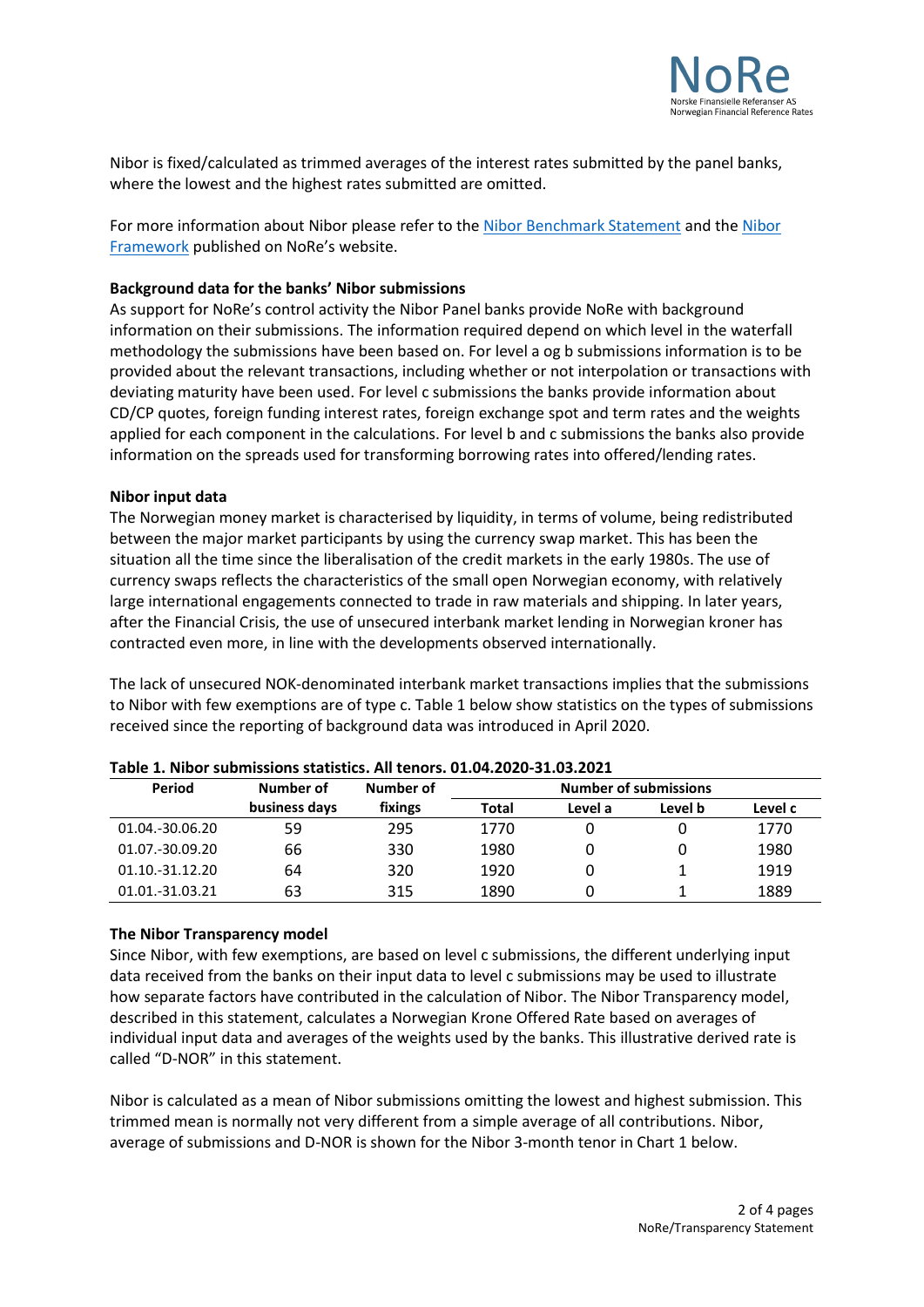



**Chart 1. 3-month Nibor, average of submissions and D-NOR. Percent**

The Nibor contributions of type c) in the waterfall methodology is the result of calculations in each panel bank using the following formula:

 $R_{PB} = r_{PBCp} * W_{PBCp} + (r_{PBeur} + t_{PBeur}) * W_{PBeur} + (r_{PBussd} + t_{PBussd}) w_{PBusd} + margin_{PBCp}$ 

## where

" $R_{PB}$ " is the Nibor submission of type c from the panel bank ("PB"),

"w" is the weight used on each component, in sum equal to 1,

"r" is interest rates from different markets,

"t" is the term premia from the foreign exchange marked expressed as an interest rate and "cp", "eur" and "usd" is short for CP/CD, euro and US dollars respectively.

The transparency model isolates the individual components into sub-submissions representing the mean of received data for each individual factor.

- CP/CD-prices (expressed as an interest rates): cp
- Foreign funding costs:  $r_{\text{eur}}$  and  $r_{\text{usd}}$
- Foreign Exchange Term premia (expressed as interest rates):  $t_{\text{eur}}$  and  $t_{\text{usd}}$
- Lending-borrowing margin/Spread: margin

Thereafter the offered rate (D-NOR) is calculated as a weighted average of these mean-subsubmissions using the averages of the banks' calculation weights for each factor and the following formula:

D-NOR=rcp\*wcp+(reur\*weur+ rusd\*wusd)+(teur\*weur+tusd\*wusd)+margin

The results of the calculations are presented for the Nibor 3-month tenor below in chart 2, where CP component =  $r_{\text{cn}}$ \*w<sub>cp</sub>  $R^*$  comp =  $r_{\text{eur}}$ +  $r_{\text{usd}}$ + $w_{\text{usd}}$ Term comp =  $t_{eur}*w_{eur}+t_{usd}*w_{usd}$ Bid/ask spread component = margin

The components are shown as stacked columns. D-NOR and the corresponding Nibor fixing values are shown as lines.